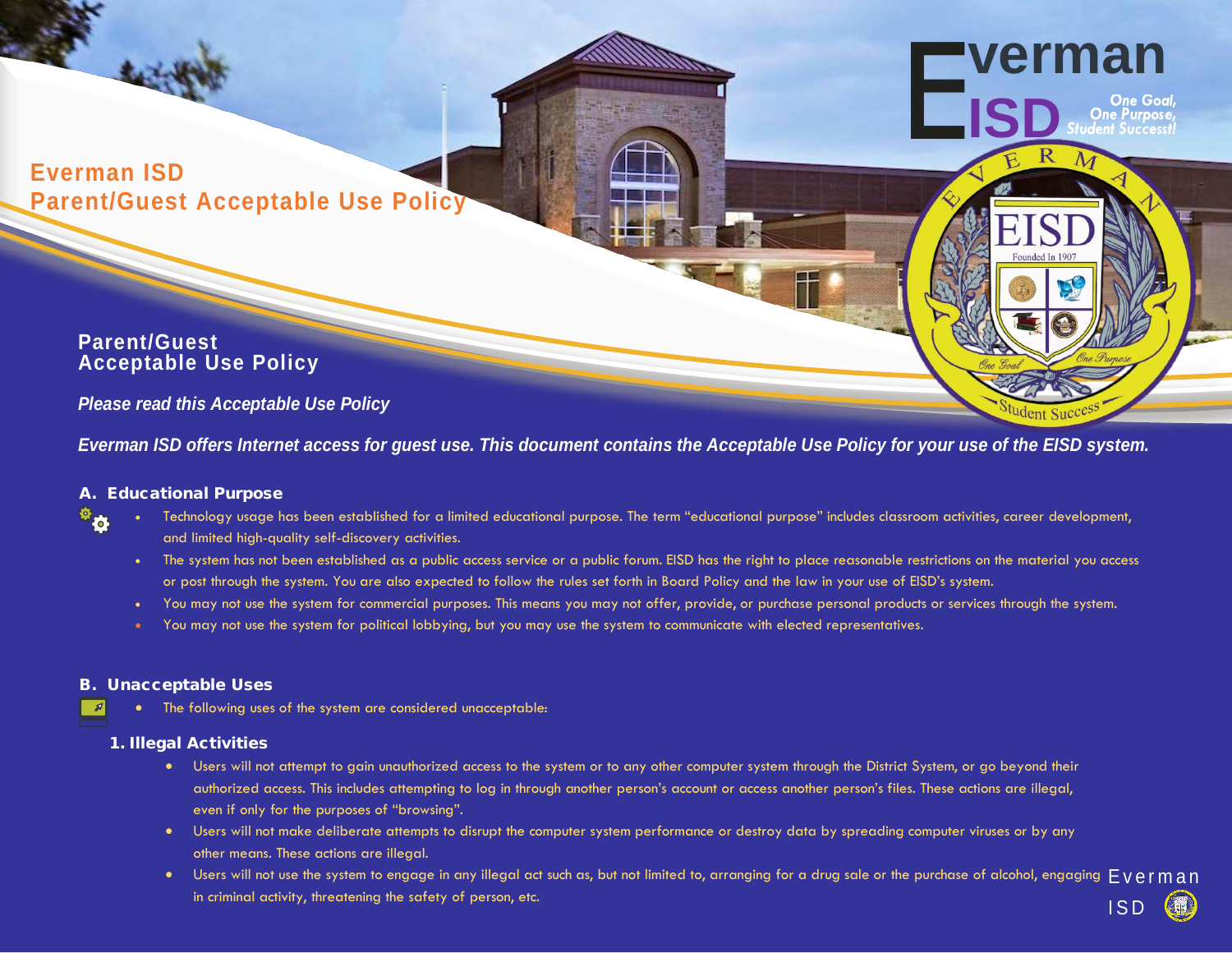#### 2. System Security

- Users are responsible for the use of their individual account and should take all reasonable precautions to prevent others from being able to use their account. Under no conditions should a user provide their password to another person.
- Users will immediately notify the Technology Department if they have identified a possible security problem. Users will not go looking for security problems, because this may be construed as an illegal attempt to gain access.
- • Do not download any items without the permission and assistance of an EISD staff member.
- 3. Inappropriate Language
- Restrictions against inappropriate language apply to public messages, private messages, and material posted on Web pages.
- Users will not use obscene, profane, lewd, vulgar, rude, inflammatory, threatening, or disrespectful language.
- Users will not post information that, if acted upon, could cause damage or create a potential or actual disruption.
- Users will not engage in personal attacks, including, but not limited to, prejudicial or discriminatory attacks.
- Users will not harass another person. Harassment is persistently acting in a manner that distresses or annoys another person. If a user is told by a person to stop sending messages, they must stop.
- Users will not knowingly or recklessly post false or defamatory information about a person or organization.

#### 4. Respect for Privacy

- Users will not repost a message that was sent to them privately without permission of the person who sent them the message.
- User will not post private information about another person.

#### 5. Respecting Resource Limits

- Users will use the system only for educational and professional or career development activities and limited, high-quality, self-discovery activities.
- Do not stream or download media files.
- Users will not post chain letters, forward stories or anecdotes, or engage in "spamming". Spamming is sending an annoying or unnecessary message to a large number of people.
- All created and downloaded items must be saved to personal device and removed from the EISD hardware and network.

#### 6. Plagiarism and Copyright Infringement

- Users will not plagiarize works that they find on the Internet. Plagiarism is taking the ideas or writings of others and presenting them as if they were original to the user.
- not they can use a work, they should request permission • Users will respect the rights of copyright owners. Copyright infringement occurs when an individual inappropriately reproduces a work that is protected by a copyright. If a work contains language that specifies acceptable use of that work, the user should follow the expressed requirements. If the user is unsure whether or from the copyright owner.

#### 7. Inappropriate Access to Material

• Users will not use the District system to access material that is profane or obscene (pornography), that advocates illegal acts, or that advocates violence or discrimination towards other people (hate literature). Guests may access the above material only in the context of legitimate research.

• If a user inadvertently accesses such information, they should immediately disclose the inadvertent access to a staff member. This will protect users against an allegation that they have intentionally violated the Acceptable Use Policy.

# C. Your Rights

- 1. Free Speech
- your speech for valid educational reasons. The • Your right to free speech, as set forth in District Policy, applies also to your communication on the Internet. The system is considered a limited forum and therefore the District may restrict District will not restrict your speech on the basis of a disagreement with the opinions you are expressing.
- 2. Search and Seizure
- System users have no privacy expectation in the contents of their personal files on the District System. This system belongs to the School District, which has the right to access any portion of the system and any files contained in the system as authorized by the Superintendent or his/her designee.
- Routine maintenance and monitoring of the system may lead to discovery that the user has or is violating the District Acceptable Use Policy, District policy, or the law.
- If there is reasonable suspicion that a user has violated the law or District policy, District officials have the right to access any files or computers/ technology at any time. The nature of the investigation will be reasonable and in the context of the nature of the alleged violation.

#### 3. Compliance with the Law

The District will cooperate fully with local, state, or federal officials in any investigation related to any illegal activities conducted through the EISD system.

• In the event there is an allegation that a guest has violated the District Acceptable Use Policy, the guest will be afforded such rights and subject to such sanctions as set forth in District